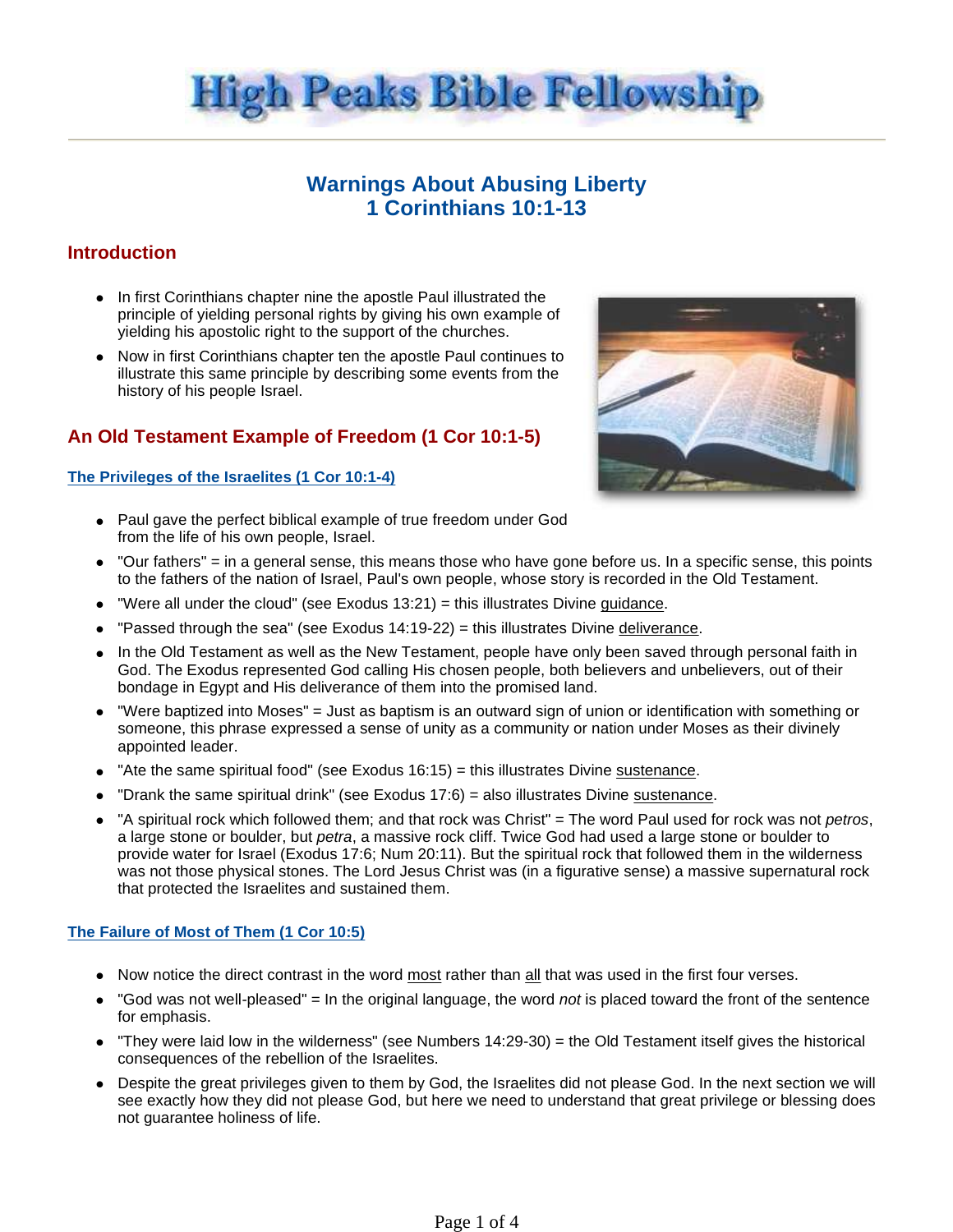# **The Destructive Use of Liberty (1 Cor 10:6-10)**

- $\bullet$  "These things happened as examples for us" = in an ethical sense, the word for *example* means a dissuasive example, a pattern of warning, so that others after them do not follow their example.
- "That we ourselves would not be cravers of evil things" = to lust after, to covet, to long for things that are forbidden or have not been given by God.

### **LUST**

- Numbers 11:4-34; Psalm 78:27-31
- Lust is mentioned first because it was what led to the very first sin in the Garden of Eden. It is the desire for something outside of God's provision.

#### **IDOLATRY**

- $\bullet$  Exodus 32:1-6 In this incident, the Israelites took part in a feast to an idol, the golden calf.
- It was a common practice in Corinth to celebrate a community feast that was being held in honor of an idol, so this incident in the life of Israel was especially appropriate for cautioning the Corinthians against the danger of participating in the feasts celebrated in the pagan temples.
- Many of the Corinthian Christians were confident in their own spiritual standing or strength, and they became careless about participating in activities where false gods were worshiped. They thought they could associate with such pagan activities without being spiritually harmed, but they were in grave danger of slipping into sin.

#### **IMMORALITY**

- $\bullet$  Numbers 25:1-9 Twenty-four thousand of the Israelites actually died because of this incident, but here Paul points out that twenty-three thousand of them fell dead in a single day!
- Idolatry and sexual immorality were almost always found together in the pagan religions. In Corinth this was especially prominent, since the main temple to Aphrodite had a thousand ritual prostitutes.
- The Corinthian Christians thought they could participate in such a corrupt culture without being corrupted themselves, but Paul warned them strongly against such overconfidence.

#### **FAITHLESSNESS**

 $\bullet$  Numbers 21:4; Psalm 78:18

To try the Lord is to test His patience by seeing how far you can push the boundary lines that He has placed around your life for your own protection. The Israelites did not use their new freedom to serve God better - instead they demanded that He serve them better.

#### **DISCONTENT**

• Numbers 14:2, 11-12; 16:41, 49 Grumbling is the manifestation of discontent, and it is a direct attack on God's character. Elsewhere in First Corinthians the apostle Paul referred to Satan as an agent of destruction (1 Cor 5:5) as well as to how abusing the Lord's Supper had led to physical affliction (1 Cor 11:30), so some of the Corinthians had already experienced this consequence of abusing their Christian liberty.

#### **Drawing the Analogy (1 Cor 10:11)**

 "Now these things happened to them as an example" = see 1 Cor 10:6 where Paul literally said, "Now these things examples for us became." Here he literally says, "Now these things as examples transpired to them." Because of his emphasis on them, Paul added another phrase to show the purpose for these events being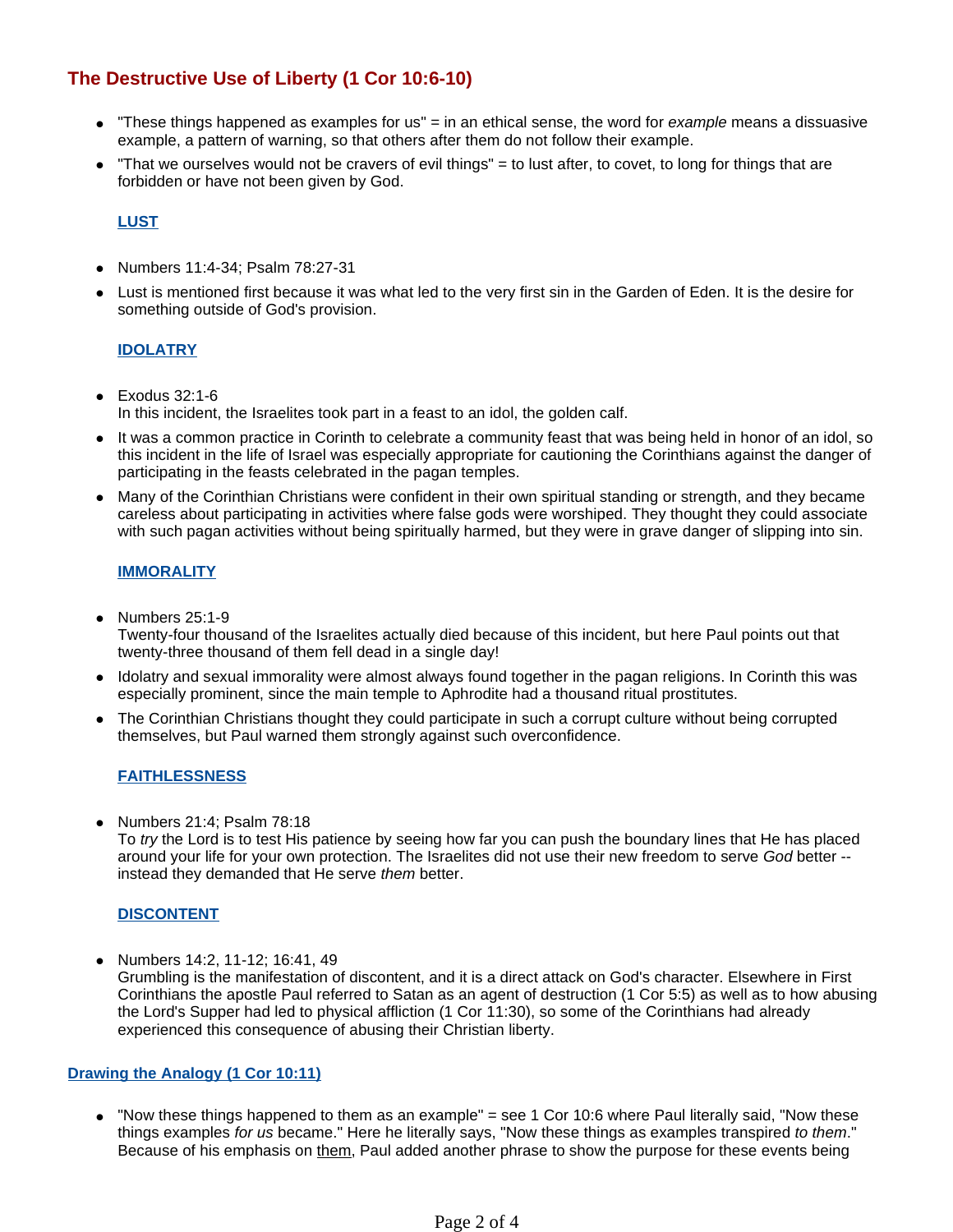recorded in the Scriptures.

- "They were written for our instruction" (nouthesia) = to admonish, exhort, or give a warning, just as the word example indicated a "dissuasive example or pattern of warning."
- "Upon whom the ends of the ages have come" = here Paul indicated that the time in which he was living, which has continued through to our own time, is bringing to completion the last days of human history before the Messiah will come to establish His kingdom. This is quite a different age from that of the Israelites living in the wilderness, but we can learn a valuable lesson from their experiences. Here Paul wanted to apply the lessons seen in the life of his people to the believers in Corinth.

## **The Truth to be Applied (1 Cor 10:12)**

- "Therefore let him who thinks he stands take heed that he does not fall" = This is the major lesson that Paul wants us to learn from what he has just said about the failure of the Israelites, despite the great blessings that had been given to them.
- "Think you stand" = This is a perfect way of describing over-confidence, prideful self-sufficiency, or a false sense of security in one's own spirituality. There is always a danger of falling into sin, and no amount of spiritual privilege can justify a lack of caution.
- Arguments about Christian freedom and the right to do some questionable thing are seldom a matter of mere freedom, but there is a real danger of falling into sin. As over-confidence increases, so does carelessness - and as carelessness increases, so does the risk of moving in the direction of sin.

#### **Encouragement from God's Faithfulness (1 Cor 10:13)**

- $\bullet$  "Temptation" *(peirasmos)* = a testing or proving. In the original language, this word did not have a negative connotation -- it was not necessarily a bad thing. Our personal response to the situation is what determines whether it is positive or negative.
- "Such as is common to man" *(anthropinos)* = human-like, characteristic of belonging to mankind. Temptations are normal human experiences that are common to all of mankind, so you don't have to be super-human in order to resist them.
- "God is faithful" = see 1 Cor 1:9 where Paul began this letter by proclaiming the absolute faithfulness of God. Now again Paul encouraged the believers at Corinth to trust in the faithfulness of God and to depend on His strength to do what is right.
- $\bullet$  "Who will not allow you to be tempted beyond what you are able" = God is sovereign over all the circumstances of our lives. Just as we can trust in His faithfulness, we can also trust in His control over our lives, and we can rely on His power to handle whatever comes our way.
- $\bullet$  "Will provide the way of escape" (ekbasis) = the way out, the exit! The definite article with this word clearly points to a definite way of escape provided by God.
- "You will be able to endure it" = to bear up under something. When believers rely on the strength and resources of God, they will be able to bear up under the circumstances of life that God allows. Even when they fail, believers can still rely on the strength of God to handle their failure in the right way and rely on God to forgive and restore.

## **Conclusion**

- Paul ended this section with a wonderful promise for the Christian life because the Corinthians seemed to be doing the opposite of what he was advising. It is as if Paul were saying, "You Corinthians should not run toward temptation!" This seemed to be exactly what some of them were doing by participating in the feasts at pagan temples.
- God's faithfulness is wonderful, but we should not become overconfident as a result of all the blessings and privileges He has provided for us, thinking that we are immune from falling into sin.
- Abusing our Christian liberty will lead us directly into sin, and we will harm ourselves, other believers, and the reputation of God.
- Questions to ask yourself:
	- 1. What are some of the great privileges and blessings that God has given to you?